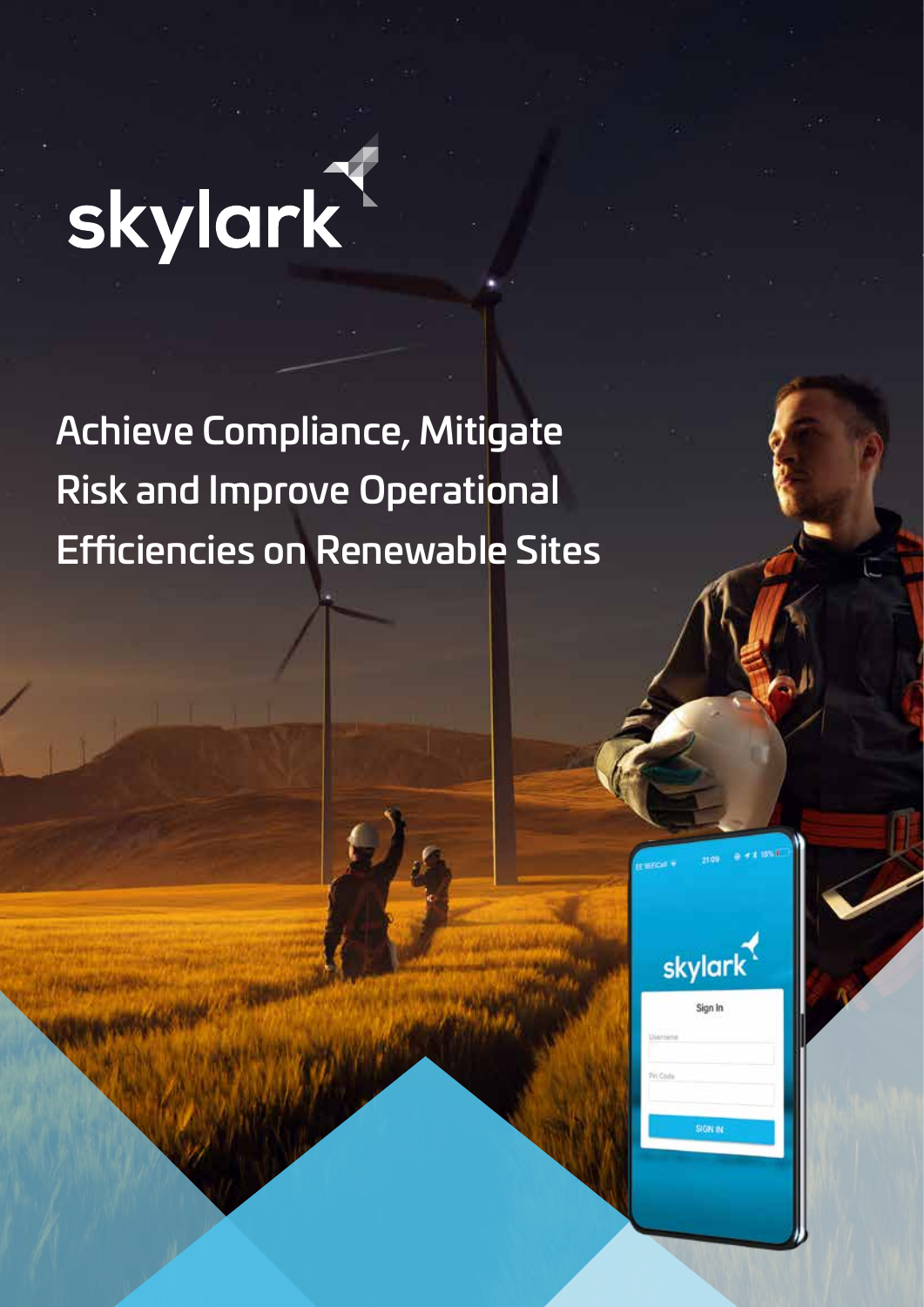At Skylark, we provide an automated operational control software platform to enable owners and operators of wind farms to track and manage workers more safely and effectively.

Site-based personnel use our mobile app to complete inductions, check on and off site and receive work orders, greatly reducing the administrative burden on operational control rooms.

Built in safety features mitigate risk and achieve compliance. Our platform is well proven and trusted in the industry as we now manage over 2GW of assets and have facilitated over 35,000 site checkins.

Our major customers recently confirmed their incoming call volume has dropped by 98%+ and have also reported 100% compliance.

## Complete Wind Farm Management 24/7 in the Cloud

By using a digital and fully mobile platform, Skylark delivers a gated solution for Wind Farm access and compliance.

#### Skylark are proud to be members of



renewableUK

Achieve Visibility A single view of real-time asset status within one integrated platform

Drive Efficiency Eradicate costly admin and telephone bills with on-site mobile app

Increase Profitability Maximise profits by reducing operational costs and streamlining operations

#### Boost Performance

Optimise productivity, increase response time, and reduce asset downtime

#### Improve Compliance

Reduce risk and improve health & safety with integrated compliance

#### Gain Insights

Workforce performance, training and health & safety management reporting





#### We work with





#### Key Benefits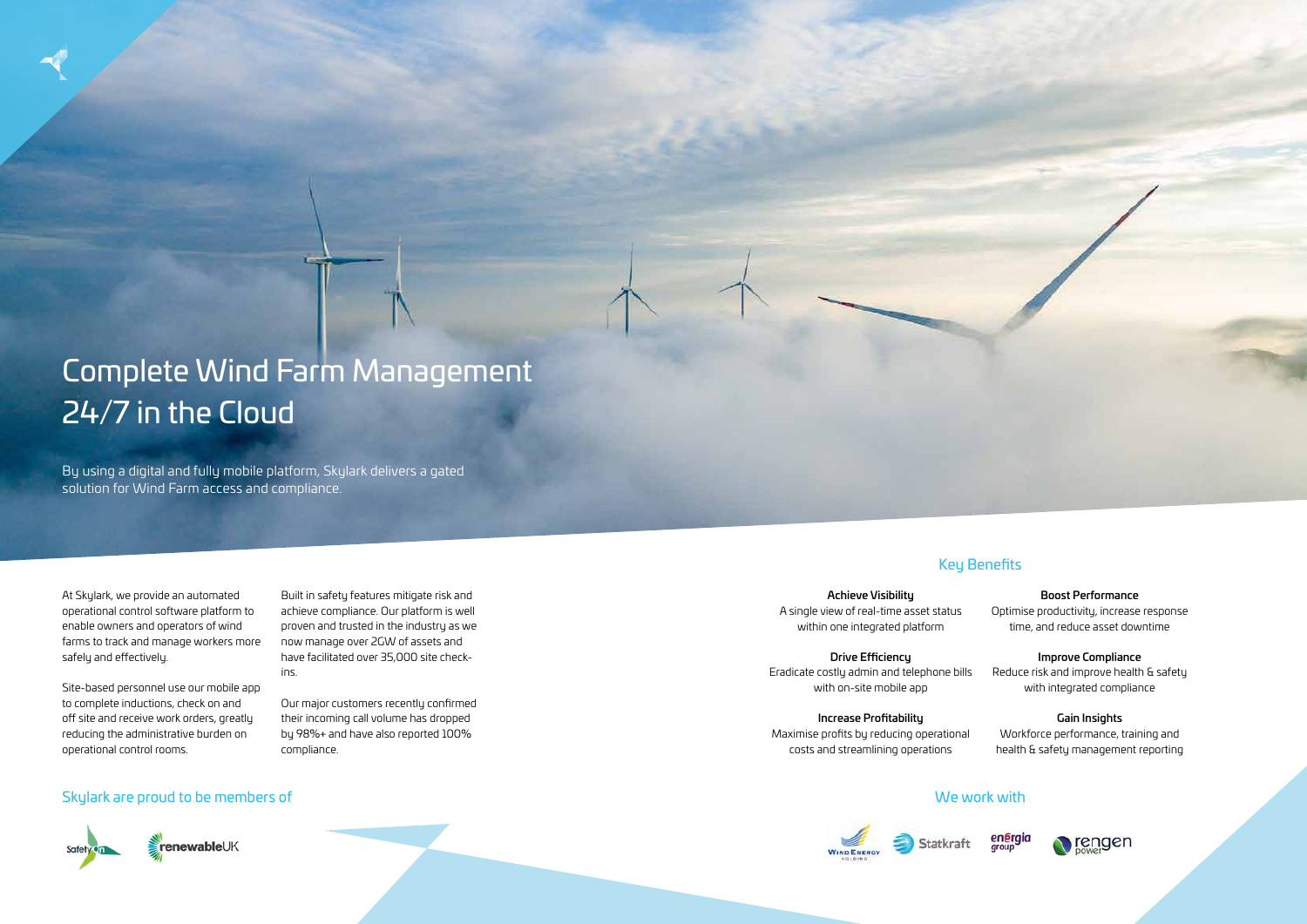## In Office - Operational Control Platform

Owners, managers and contractors can easily manage all site control and responsibility duties live via our innovative cloud-based software platform. The desktop control centre interface is easy to use and navigate for your management team. The control centre is designed to facilitate remote management of your teams on the ground with maximum efficiency.



- Automate operational team training, and ensure access for certified only workers
- Alerts when staff training outdated
- Site login denied if training compromised

### **Maps**

#### GPS  $\bullet$

- Manage, plan, and schedule work orders from operational control platform to field mobile app
- Work order processes and flows are aligned to the WTSR (Wind Turbine Safety Rules) to ensure Safer Systems of Work
- Remote access/egress monitoring
- Track and manage work order status
- Remote turbine lockout
- Instant access to site contact info
- Multi language

Work Order Management and Site Access Control

- Built in push safety notifications, site worker check-ins, check-outs, and emergency response plans
- Issue adverse weather alerts to site staff
- Live pictures from your site
- On-site access to Emergency Response Plan
- Health and safety statistics reporting

Health and Safety

#### Training Compliance

• Assets map with site logins, work orders in progress and showing weather

- Last known location of personnel
- Tool for tracking lone workers
- Reduced search area if contact lost
- Live location of site contractors and staff



## No phone reception – no problem



- Stat Inspections
- Warranty Certs
- Safety Notifications

#### Asset Safety Certification

*"The challenges we faced with call volumes, logging*

*and checking information in spreadsheets were overwhelming. Being distracted by time consuming calls, checking, and cross-referencing information is now a thing of the past. Skylark has removed this issue and we can easily manage operational control anywhere, anytime. "*

Nattapong Boonnithivorakul Senior Operations Manager, Wind Energy Holding

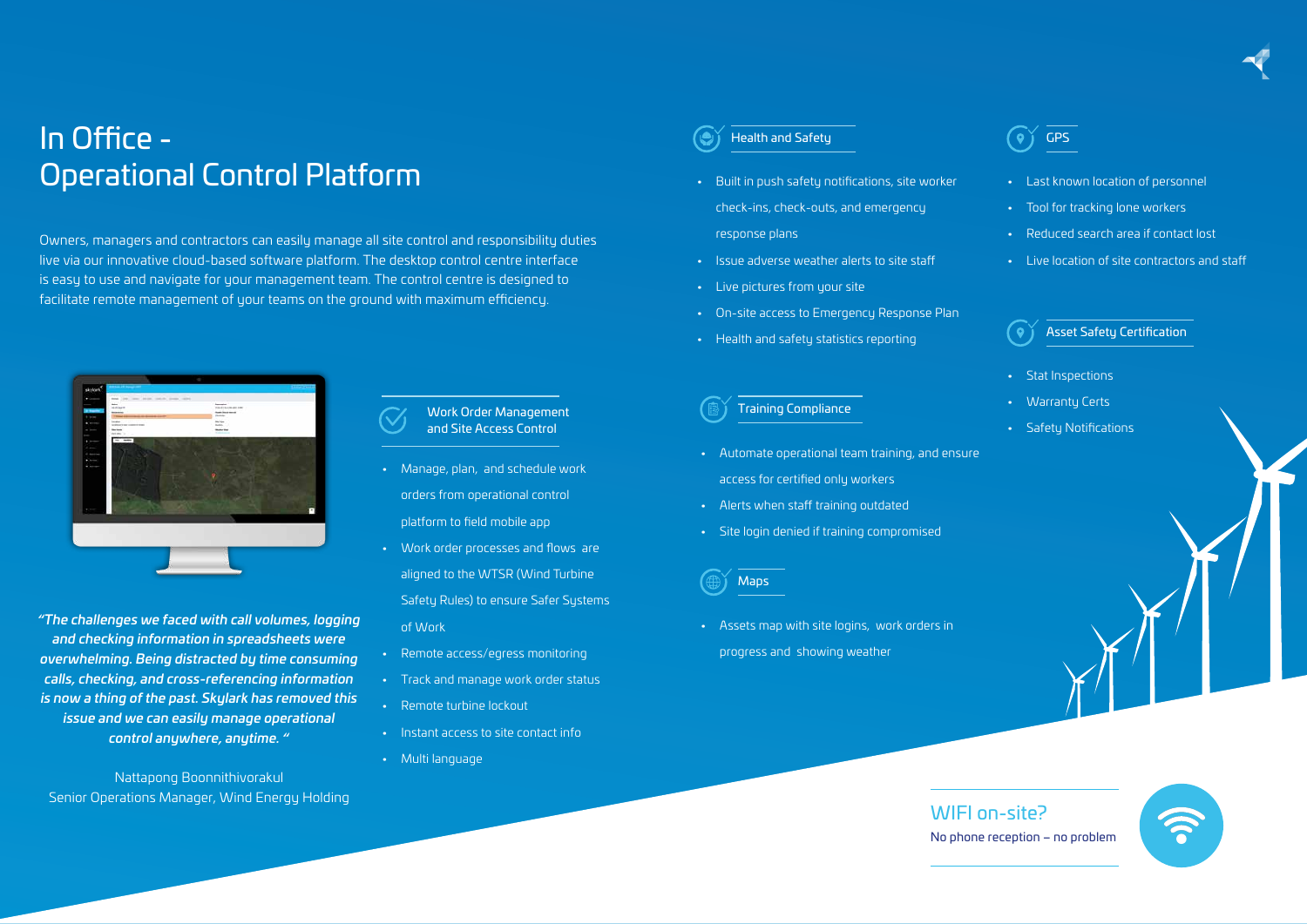On Site - Wind Farm Personnel Mobile App

Your on-site personnel can easily access all the information they need to be highly organised, efficient and safe on the job. All your on-site users need are smartphones and they can access the app online or off line. The features are tailored to ensure that your team benefits from real time information that facilitates improved productivity and maximises health and safety compliance.

> Easy to use mobile app interface for site personnel in the field







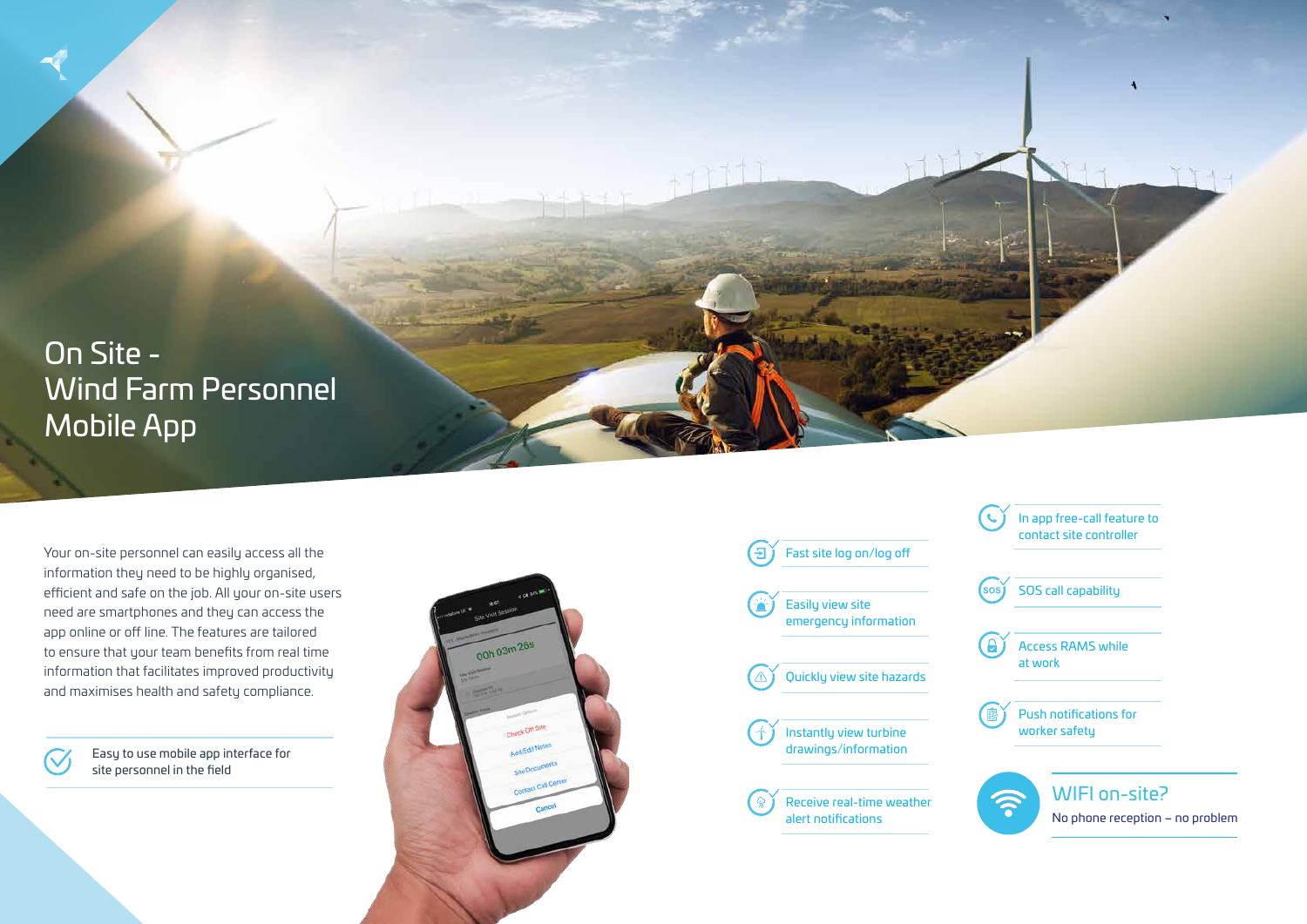

- Ensure site worker training is always up to date
- Issue site inductions easily
- Carry out site worker inductions remotely
- Automate training scheduling and alerts
- Automate training alerts
- Manage operational staff and contractor training

#### Des Regan, Director Operations, Rengen Power



*"The built-in induction feature provides an audit trail to ensure that contractors are safe and compliant. Skylark also gives us additional visibility and control with the ability to mitigate risk for when contractors are on site alone."* 

> • Ensure compliance with automatic site lockout if training is inadequate or outdated

Skylark Control integrates easily into your wind turbine control systems to streamline your operations.

## System integrations and interactions

The key benefits to your windfarm management include:

- Automatic work order generation from customer SCADA alarms
- Interaction with asset management platforms
- Automated monthly reporting of health and safety statistics
- Automated monthly management reporting
- Interaction with weather alert services to issue site alerts to personnel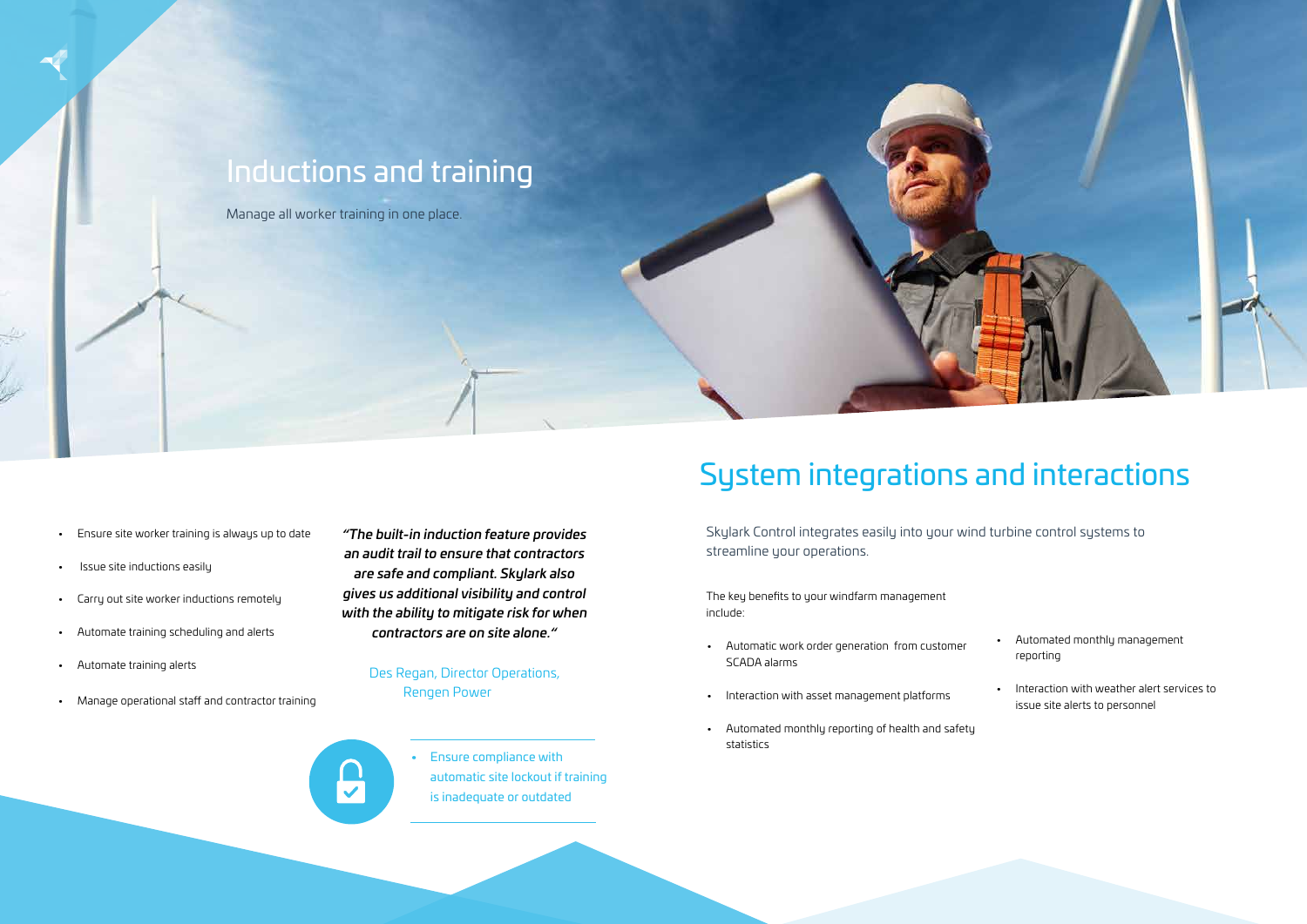Statkraft's Asset Management team chose the Skylark platform to digitally transform operational control for their wind farm assets in Ireland, UK, and Sweden. • The incoming/outgoing call load for operational control has been reducced by 98%

• Technicians can check-in/check-out of wind turbines in real time via the Skylark mobile

• With a mobilised workforce productivity has been optimised, downtime has been

- 
- app
- reduced and profitability increased
- 

• Digitising processes including site access and self-service inductions has reduced risk

*"As part of our move towards greater efficiencies and digitisation, we identified the Skylark platform as a cloud-based technology that provides an automated interface between technicians and the control room via the Skylark phone app. This enables the Control Room to allow technicians real-time access to turbines using the phone app, providing more efficient communication, productivity optimisation and reduced downtime. Introducing the system has proved to be an effective and efficient tool in Asset Management's move towards digitising our processes, reducing risk, and increasing profitability."*

Alan Edwards, Head of Operations in Ireland for Statkraft



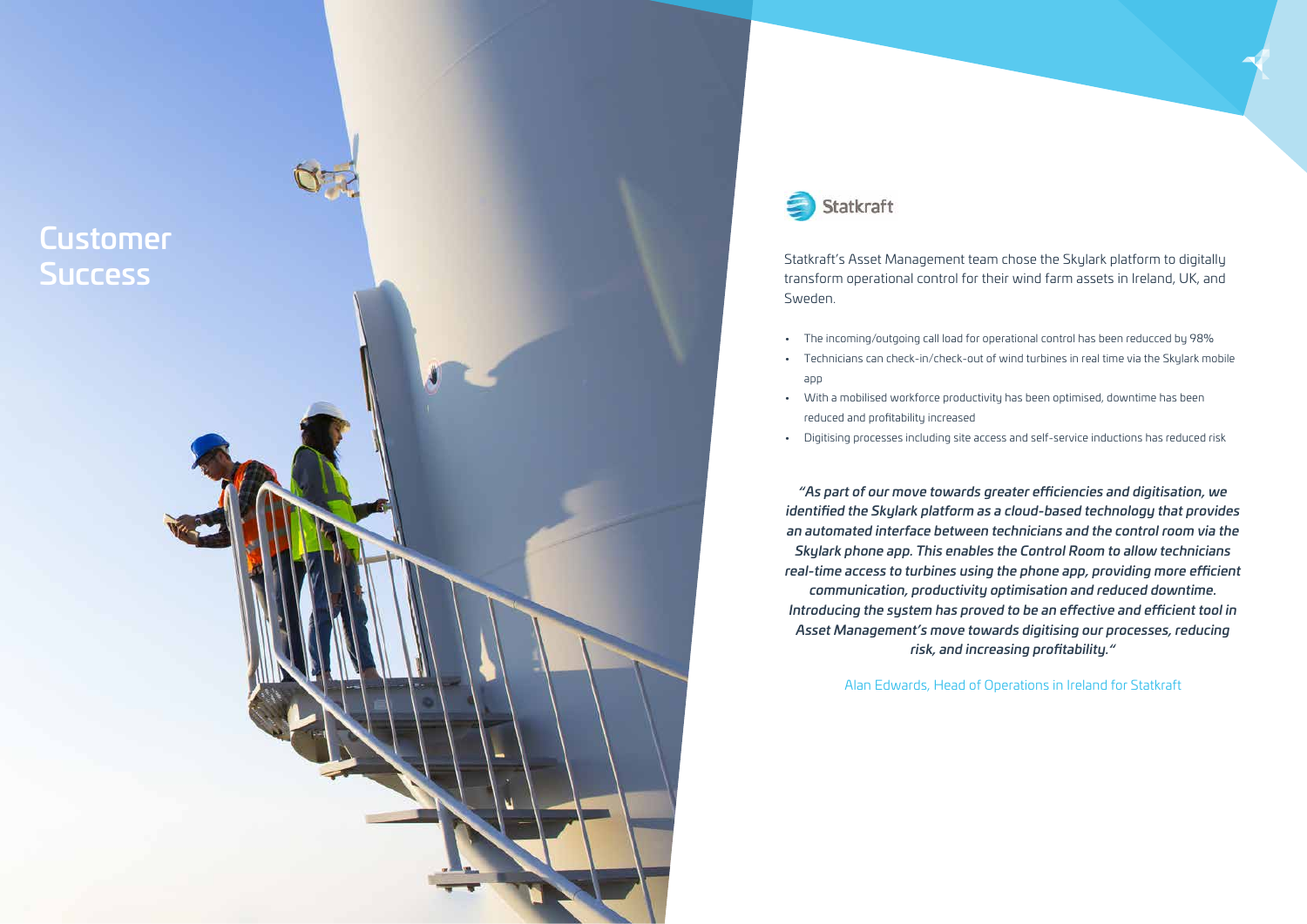

Skylark has enabled Wind Energy Holding to eradicate the administrative burden they were experiencing, bring efficiencies and improve compliance.

- Daily call volumes have been reduced by 98%, site access can now be managed with ease and operational control can now focus on their primary role
- Workforce is mobilised so they can access operational control anywhere 24/7, team morale and productivity has increased
- Workers can be inducted quickly and compliantly via the mobile app and there are zero reports of people not being inducted
- Critical documentation e.g., risk assessments method statements can be easily accessed, data capture is now accurate
- There are no safety rule violations and operational control is now trackable, traceable, and auditable

*"We had to put something in place that drove compliance and mitigated risk for the company. As the biggest player in the Thai market, we are setting the benchmark. By adopting Skykark, we have implemented a system that provides full compliance as it manages safety with checks, gated workflows and access. The Skylark application allows us to manage risks in such a way that we get full compliance, trackability, traceability and auditability which is very important for us as a company."*

Kelly Dallas, VP Technical, Wind Energy Holding Co. Ltd

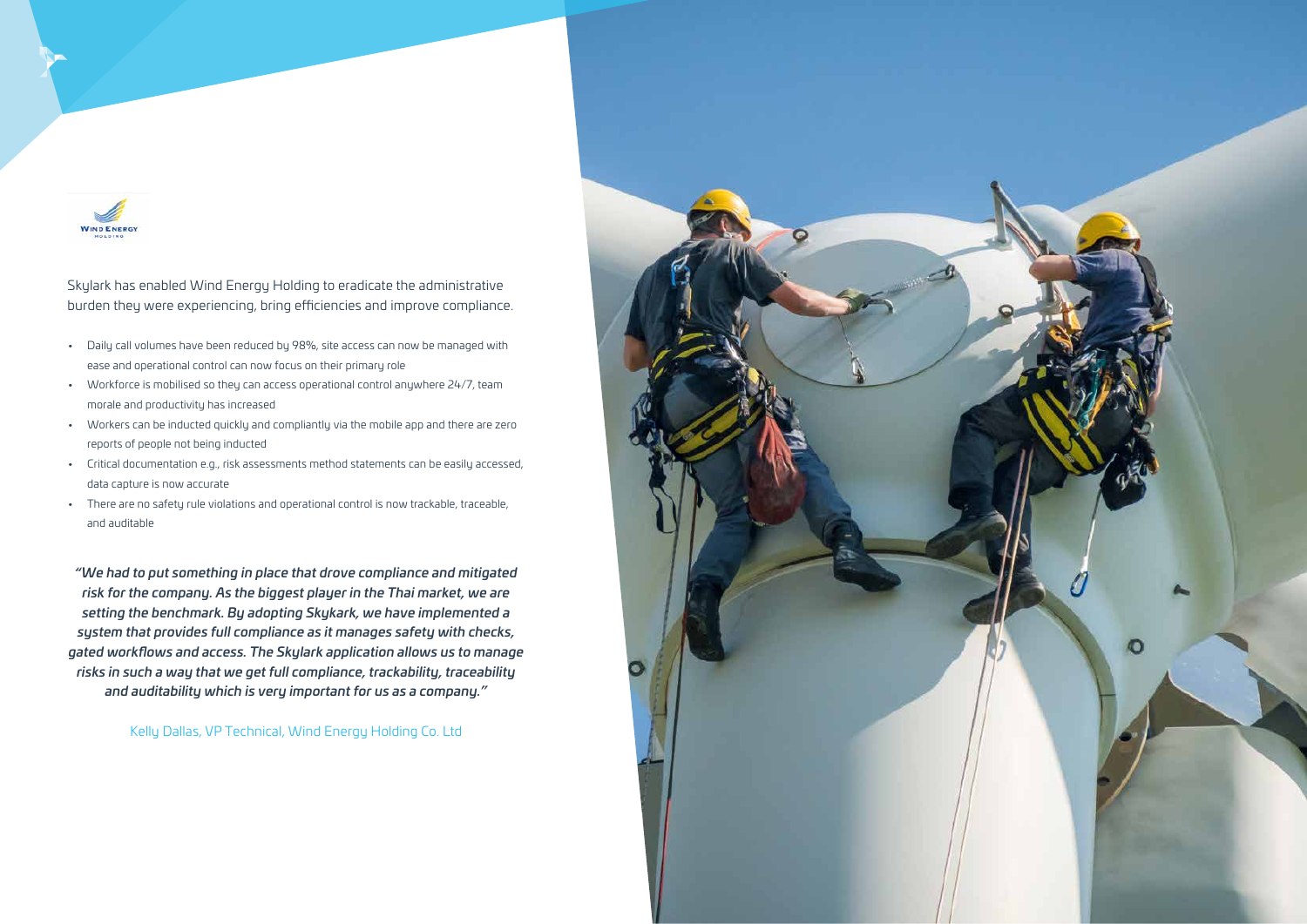

## Simple Set-Up

The set-up process for your Wind Farm Operational Control software requires minimum time and effort from you.

Our team will provide full custom set-up and training for you and your team to ensure your operations can be streamlined in double quick time.

All you have to do is sign-up and we'll handle the rest.

| $(\vee)$ | We set-up your site(s) on the                |
|----------|----------------------------------------------|
|          | $\bigvee$ We set-up all control centre u     |
|          | $\bigotimes$ We deliver training sessions fo |

## Customer Support

You can always rely on your dedicated Customer Service Manager if you need help or support.

Your Customer Service Manager will oversee the set-up process, ensure your team is fully trained in the use of the system, and remain your point of contact for helpful and friendly support throughout our partnership.

> *" It is a simple, convenient, easy to use solution and onboarding was stress free."*

Ronan McAuley, Project Manager, Adman

we system (asset numbers/locations etc)

isers and all on-site personnel

or all on-site/off-site users